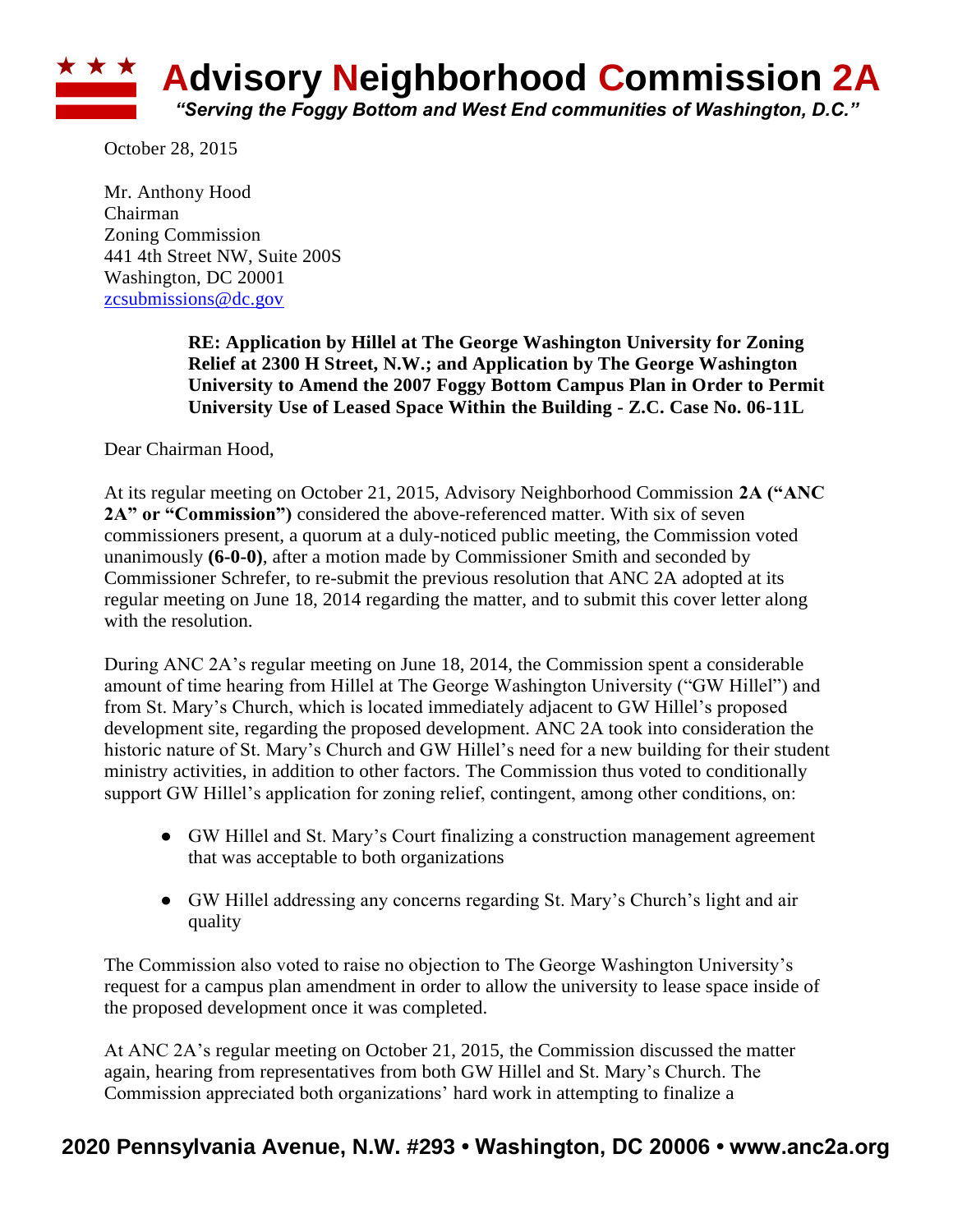## **ADVISORY Neighborhood Commission 2A** *"Serving the Foggy Bottom and West End communities of Washington, D.C."*

construction management agreement that would safeguard the historic structure of St. Mary's Church during the construction process, as well as GW Hillel's efforts to address St. Mary's Church's concerns regarding light and air quality by reducing the height of the development's south exterior wall as part of the final design plans. However, given the fact that GW Hillel and St. Mary's Church were not able to finalize a construction management agreement that was acceptable to both organizations, the Commission was unable to pass a resolution in support of the application by GW Hillel and The George Washington University before the Zoning Commission considers the matter at its meeting on November 9, 2015.

ANC 2A has thus voted to re-submit the previous resolution that the Commission adopted regarding the matter at its regular meeting on June 18, 2014, in hopes that both GW Hillel and St. Mary's Church will be able to reach a construction management agreement in advance of the Zoning Commission's decision regarding the matter.

Commissioners Patrick Kennedy [\(2A01@anc.dc.gov\)](mailto:2A01@anc.dc.gov) and Philip Schrefer [\(schreferdc2@hotmail.com\)](mailto:schreferdc2@hotmail.com) are the Commission's representatives in this matter.

ON BEHALF OF THE COMMISSION.

Sincerely,

when A Thurphy

Patrick Kennedy Chairperson

CC: David Avitabile, Counsel for the Applicant and The George Washington University Stephen Marcus, Counsel for St. Mary's Church Barbara Kahlow, Secretary-Treasurer, West End Citizens Association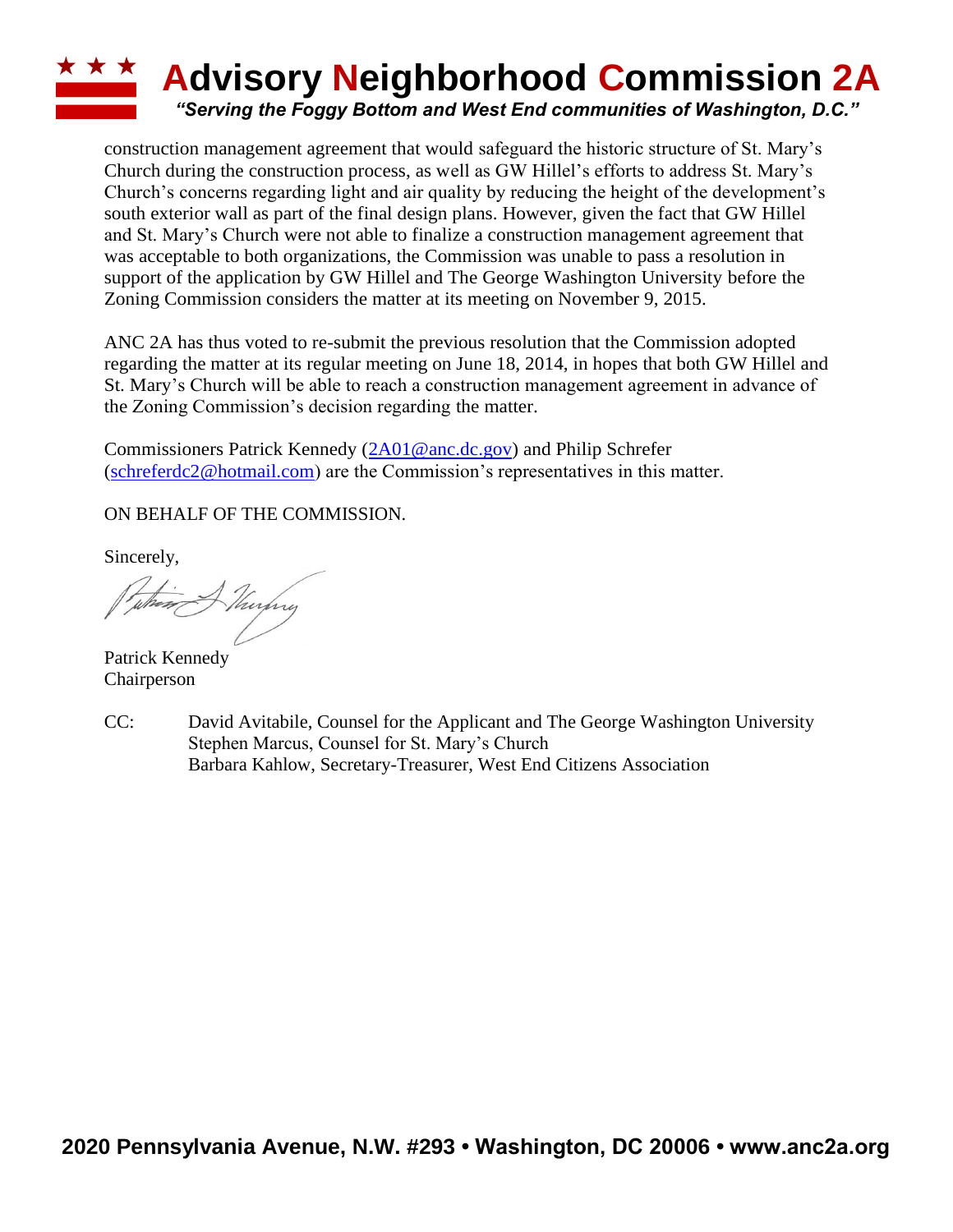| BEFORE THE ZONING COMMISSION AND<br><b>BOARD OF ZONING ADJUSTMENT OF THE DISTRICT OF COLUMBIA</b>                                                                                                                                                 |  |
|---------------------------------------------------------------------------------------------------------------------------------------------------------------------------------------------------------------------------------------------------|--|
| FORM 129 - ADVISORY NEIGHBORHOOD COMMISSION (ANC) REPORT                                                                                                                                                                                          |  |
| Before completing this form, please review the instructions on the reverse side.                                                                                                                                                                  |  |
| Pursuant to §§ 3012.5 and 3115.1 of Title 11 DCMR Zoning Regulations, the written report of the Advisory Neighborhood<br>Commission (ANC) shall contain the following information:                                                                |  |
| IDENTIFICATION OF APPEAL, PETITION, OR APPLICATION:                                                                                                                                                                                               |  |
| <b>Case No.:</b><br>06-11L<br><b>Case Name:</b><br>George Washington University/Hillel                                                                                                                                                            |  |
| <b>Address or Square/Lot(s) of Property:</b><br>2300 H Street, N.W.; Square 42, Lots 820 & 840                                                                                                                                                    |  |
| <b>Relief Requested:</b><br>GWU: Campus Plan Amendment & Further Processing; Hillel: Special Exception and Variances                                                                                                                              |  |
| ANC MEETING INFORMATION                                                                                                                                                                                                                           |  |
| Was proper notice given?:<br>Date of ANC Public Meeting:<br>$\overline{0}$<br>6<br>8<br>$\boldsymbol{\Lambda}$<br>1<br>1<br>Yes<br>No                                                                                                             |  |
| Description of how notice was given:<br>Notice was given pursuant to D.C. law and ANC bylaws, specifically via                                                                                                                                    |  |
| posting in a conspicuous location on the ANC 2A website, via publication in Northwest Current                                                                                                                                                     |  |
| newspapers, and through posting on the FoggyBottomAlert neighborhood Listserv.                                                                                                                                                                    |  |
| Number of members that constitutes a quorum:<br>5<br>Number of members present at the meeting:<br>$\overline{7}$                                                                                                                                  |  |
| <b>MATERIAL SUBSTANCE</b>                                                                                                                                                                                                                         |  |
| The issues and concerns of the ANC about the appeal, petition, or application as related to the standards of the Zoning Regulations against<br>which the appeal, petition, or application must be judged (a separate sheet of paper may be used): |  |
| See separate sheet.                                                                                                                                                                                                                               |  |
| The recommendation, if any, of the ANC as to the disposition of the appeal, petition, or application (a separate sheet of paper may be used):<br>See separate sheet.                                                                              |  |
| <b>AUTHORIZATION</b>                                                                                                                                                                                                                              |  |
| <b>ANC</b><br>Recorded vote on the motion to adopt the report (i.e. 4-1-1):<br>2<br>6-0-0 (one recusal)<br>A                                                                                                                                      |  |
| Name of the person authorized by the ANC to present the report:<br>Commissioners Patrick Kennedy and Graham Galka                                                                                                                                 |  |
| Name of the Chairperson or Vice-Chairperson authorized to sign the report:<br><b>Patrick Kennedy</b>                                                                                                                                              |  |
| <b>Signature of Chairperson/</b><br>06/19/2014<br>Date:<br>Vice-Chairperson:                                                                                                                                                                      |  |
| ANY APPLICATION THAT IS FOUND TO BE INCOMPLETE MAY NOT BE ACCORDED "GREAT WEIGHT" PURSUANT TO<br>11 DCMR §§ 3012 AND 3115.                                                                                                                        |  |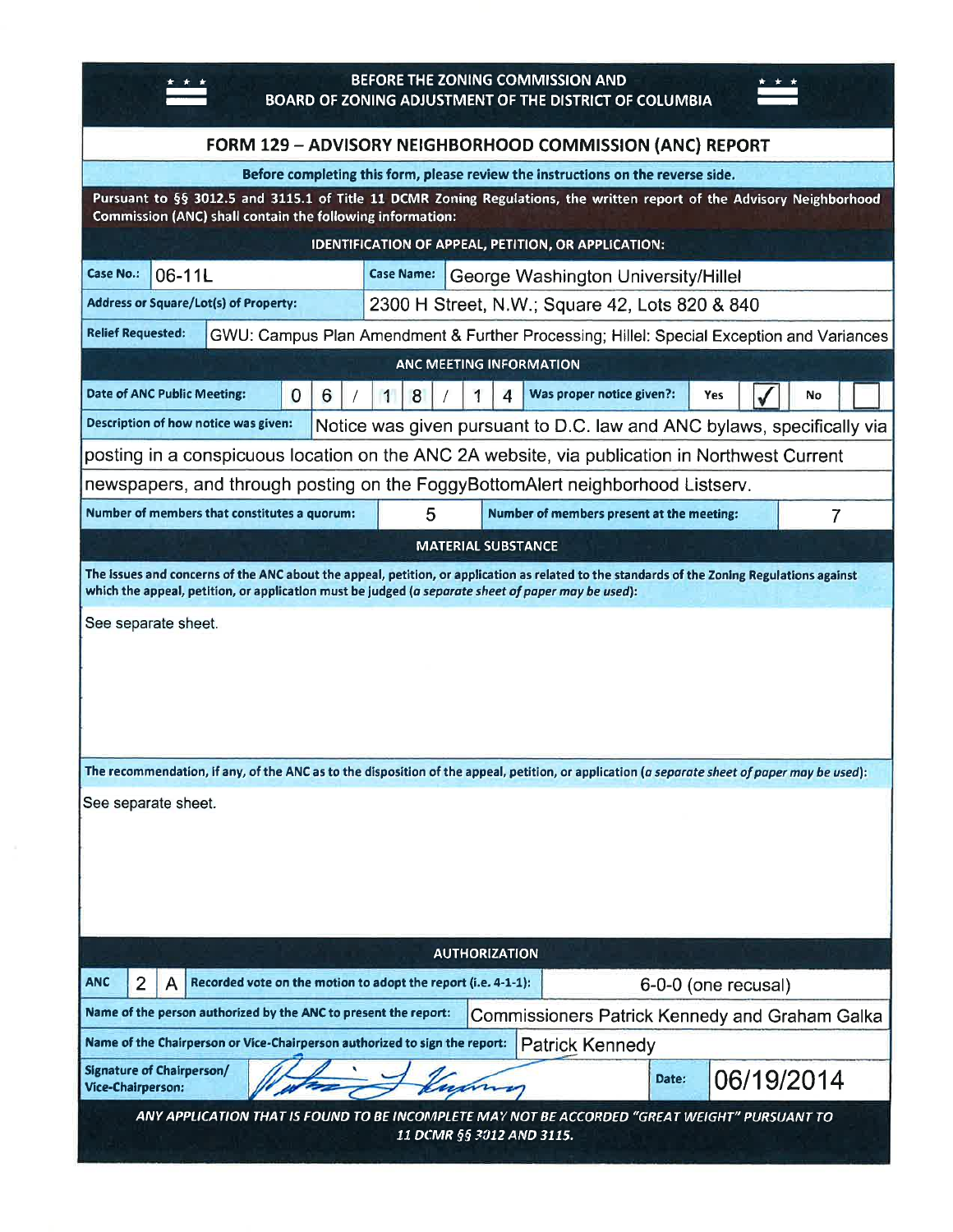

June 19, 2014

Mr. Anthony Hood Chairperson **Zoning Commission** 441 4th Street, N.W. Suite 200S Washington, DC 20001 zcsubmissions@dc.gov

> RE: Application by Hillel at The George Washington University for Zoning Relief at 2300 H Street, N.W.; and Application by The George Washington University to Amend the 2007 Foggy Bottom Campus Plan in order to Permit University Use of Leased Space Within the Building -Z.C. Case No. 06-11L

Dear Chairman Hood,

At its regular meeting on June 18, 2014, Advisory Neighborhood Commission 2A ("ANC 2A" or "Commission") considered the above-referenced matter. With seven of eight commissioners present, a quorum at a duly-noticed public meeting, the Commission voted to approve the following resolution by a vote of  $(6-0-0)^i$ .

WHEREAS, Hillel at The George Washington University ("Hillel" or "Applicant") is a religious organization whose purpose is to serve the Jewish student population at The George Washington University ("G.W.U." or "University") and the Jewish community more generally; and

WHEREAS, the Applicant owns property in a lot at the southwest corner of 23rd and H Streets, N.W. (Square 42, Lots 820 and 840), property currently improved with an approximately 26-year old, two-story structure; and

WHEREAS, it is the Applicant's contention that this current structure is insufficient relative to its present and future needs; and

WHEREAS, the Applicant proposes to construct a new building on the premises, featuring four stories and a basement which will contain approximately 17,156 square feet of gross floor area; and

WHEREAS, the Applicant is requesting relief from zoning requirements in the following areas to facilitate this development:

- Floor Area Ratio ("F.A.R.") Variance
- Lot Occupancy Variance  $\bullet$
- $\bullet$ Rear Yard - Variance
- Parking Variance  $\bullet$
- Rooftop Setback Special Exception; and

## 2020 Pennsylvania Avenue, N.W. #293 · Washington, DC 20006 · www.anc2a.org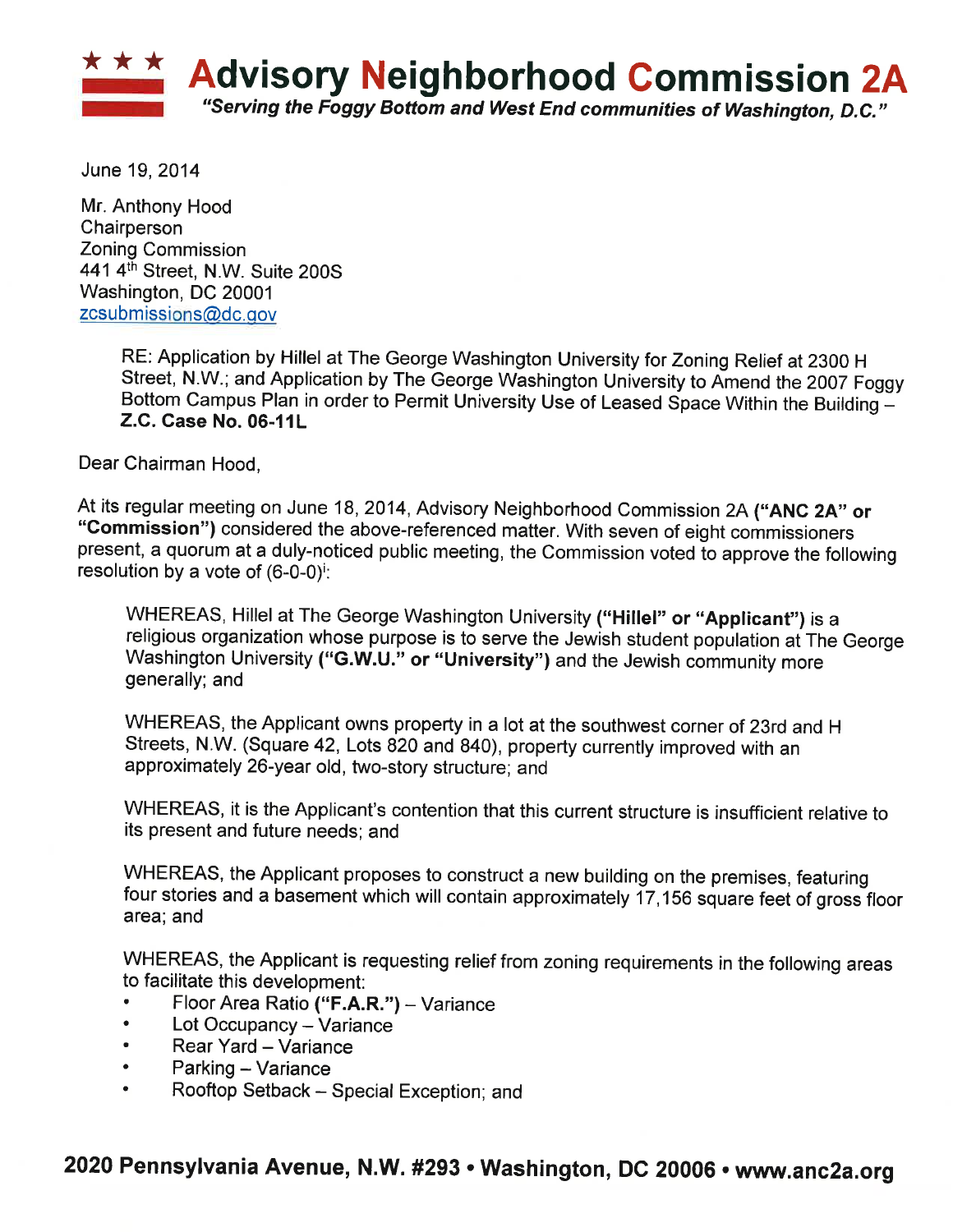

WHEREAS, the Applicant has entered into an agreement with G.W.U. in order to permit the University to lease two floors of space in this prospective structure, constituting a total of 9,150 square feet, for a period of twenty (20) years; and

WHEREAS, G.W.U. has filed an application to amend the 2007 Foggy Bottom Campus Plan ("Campus Plan") in order to permit the University to make use of this leased space for "Campus Life and Academic/Administrative" uses; and

WHEREAS, G.W.U. – in consultation with ANC 2A – has agreed to refrain from using its leased space for faculty and/or staff offices, except for staff offices that relate directly to student life functions that are permitted under the proposed use designation; and

WHEREAS, this use would increase the overall campus F.A.R. by .007; and

WHEREAS, G.W.U. has agreed to forego the right to develop 9,504 square feet, previously granted at Site 77D under the Campus Plan, in order to compensate for this increase in  $F.A.R.:$  and

WHEREAS, G.W.U. has filed a minor modification to the Campus Plan which would exempt its use of the Hillel building from second-stage P.U.D. approval; and

WHEREAS, St. Mary's Episcopal Church ("St. Mary's"), the owner of property improved with a historic church building immediately to the south of the subject property, and the West End Citizens Association ("W.E.C.A."), a local citizens association, have filed requests for party status in opposition to the application; and

WHEREAS, St. Mary's objects to the application largely due to anticipated structural impacts to the church building complex and the loss of its ability to use a gate on the north side of the property for ingress and egress purposes; and

WHEREAS, W.E.C.A.'s objections to the application center largely on the aforementioned anticipated impacts to St. Mary's, as well as other potential negative externalities associated with the Project vis-à-vis the surrounding community.

THEREFORE, BE IT RESOLVED that ANC 2A conditionally supports Hillel's request for zoning relief, with the following stipulations:

- $\bullet$ That the Applicant reach a construction management agreement with St. Mary's Episcopal Church that will address the legitimate concerns of that institution with respect to the impact that excavation and construction might have on their fragile, historic property – prior to the July 16, 2014 regularly-scheduled meeting of ANC 2A.
- $\bullet$ That the Applicant address any specific concerns about any appreciably negative impacts on St. Mary's light and air quality.